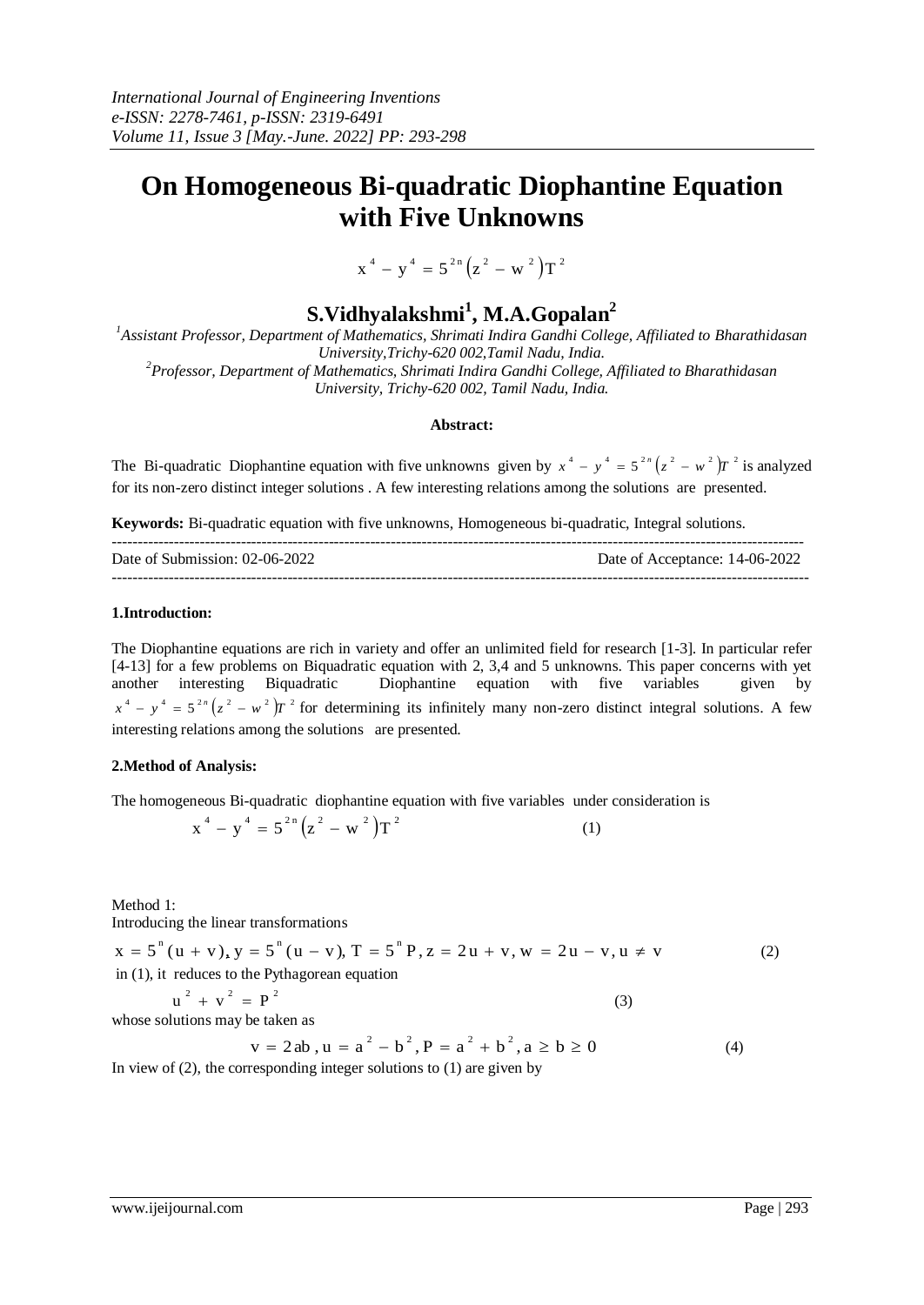$$
x = x (a, b) = 5^{n} (a^{2} - b^{2} + 2ab)
$$
  
\n
$$
y = y (a, b) = 5^{n} (a^{2} - b^{2} - 2ab)
$$
  
\n
$$
z = z (a, b) = 2(a^{2} - b^{2} + ab)
$$
  
\n
$$
w = w (a, b) = 2(a^{2} - b^{2} - ab)
$$
  
\n
$$
T = T (a, b) = 5^{n} (a^{2} + b^{2})
$$
  
\n(5)

## **Relations among the solutions**:

1. xy  $+T^2$  is twice a perfect square

2. Each of the following expressions is a square multiple of  $5<sup>n</sup>$ 

$$
T(a, b) \pm (2x(a, b) - 5^{n} z(a, b)),
$$
  
\n
$$
T(a, b) \pm (5^{n} w(a, b) - 2y(a, b)),
$$
  
\n
$$
2(x(q^{2}, p^{2} - q^{2}) + T(q^{2}, p^{2} - q^{2})), p \ge q \ge 0
$$
  
\n
$$
2(y(p^{2}, p^{2} - q^{2}) + T(p^{2}, p^{2} - q^{2}))
$$

3. Each of the following expressions is a cube multiple of  $5<sup>n</sup>$ 

$$
2(x (p, 2p2 - p) + T(p, 2p2 - p)),
$$
  

$$
2(y (p2, p2 - q2) + T(p2, p2 - q2))
$$

4.Each of the following expressions is a nasty number:

30 (T<sup>2</sup> (a, b) +  $5^{2n}$  z (a, b) w (a, b)),

$$
5^{n} (y(a,b) + 3T(a,b) + 5^{n} z(a,b))
$$

**Note:1**

Apart from (2),one may consider the following transformations

$$
x = 5^{n} (u + v)_{x} y = 5^{n} (u - v), T = 5^{n} P, z = u + 2v, w = u - 2v, u \neq v
$$
  

$$
x = 5^{n} (u + v)_{x} y = 5^{n} (u - v), T = 5^{n} P, z = 2uv + 1, w = 2uv - 1, u \neq v
$$
  
leading to two different solutions to (1).

Method 2:

Introducing the linear transformations

$$
x = 5^{n} (2p), y = 5^{n} (2q), T = 5^{n} (2Q), z = 6p + 4q, w = 4p + 6q
$$
  
in (1), it reduces to (6)

$$
p^2 + q^2 = 5Q^2 \tag{7}
$$

Assume

$$
Q = a2 + b2
$$
 (8)

Write 5 as

$$
5 = (2 + i) * (2 - i) \tag{9}
$$

Substituting  $(8)$  &  $(9)$  in  $(7)$  and employing the method of factorization, consider

$$
p + iq = (2 + i) (a + ib)^{2}
$$
 (10)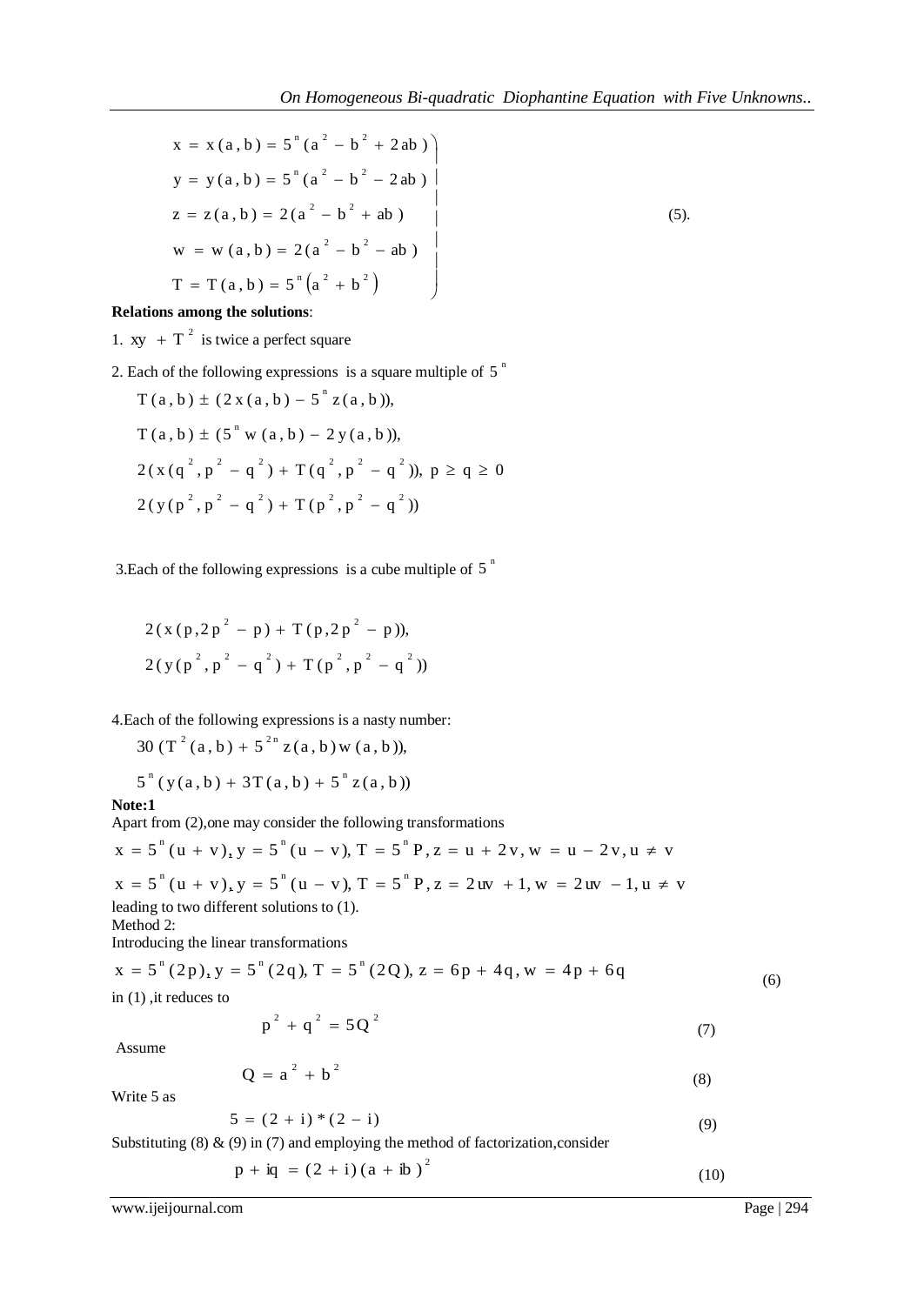from which we have

$$
p = 2(a2 - b2 - 2ab),
$$
  
q = a<sup>2</sup> - b<sup>2</sup> + 4ab (11)

Substituting (8)  $\&$  (11) in (6), the corresponding integer solutions to (1) are given by

$$
x = 5^{n} (4a^{2} - 4b^{2} - 8ab),
$$
  
\n
$$
y = 5^{n} (2a^{2} - 2b^{2} + 8ab),
$$
  
\n
$$
T = 5^{n} (2a^{2} + 2b^{2}),
$$
  
\n
$$
z = (16a^{2} - 16b^{2} - 8ab),
$$
  
\n
$$
w = (14a^{2} - 14b^{2} + 8ab)
$$

### **Note :2**

The integer 5 on the R.H.S. of (7) is also represented as below:

$$
5 = (1 + 2i) * (1 - 2i),
$$
  
\n
$$
5 = (\sqrt{5}i) * (-\sqrt{5}i),
$$
  
\n
$$
5 = \frac{(11 + 2i) * (11 - 2i)}{25},
$$
  
\n
$$
5 = \frac{(2 + 11i) * (2 - 11i)}{25},
$$
  
\n
$$
5 = \frac{(2 + 29i) * (2 - 29i)}{169},
$$
  
\n
$$
5 = \frac{(29 + 2i) * (29 - 2i)}{169}
$$

Repeating the above process,one obtains six more different solutions to (1). Method 3:

Write (7) as

$$
5Q^{2} - q^{2} = p^{2} = p^{2} * 1
$$
 (12)

Assume

$$
p = 5a^2 - b^2 \tag{13}
$$

Write 1 as

$$
1 = (\sqrt{5} + 2) * (\sqrt{5} - 2)
$$
\n(14)

Substituting (13)  $\&$  (14) in (12) and employing the method of factorization , consider

$$
\sqrt{5Q + q} = (\sqrt{5} + 2)(\sqrt{5}a + b)^2
$$
\n(15)

from which we have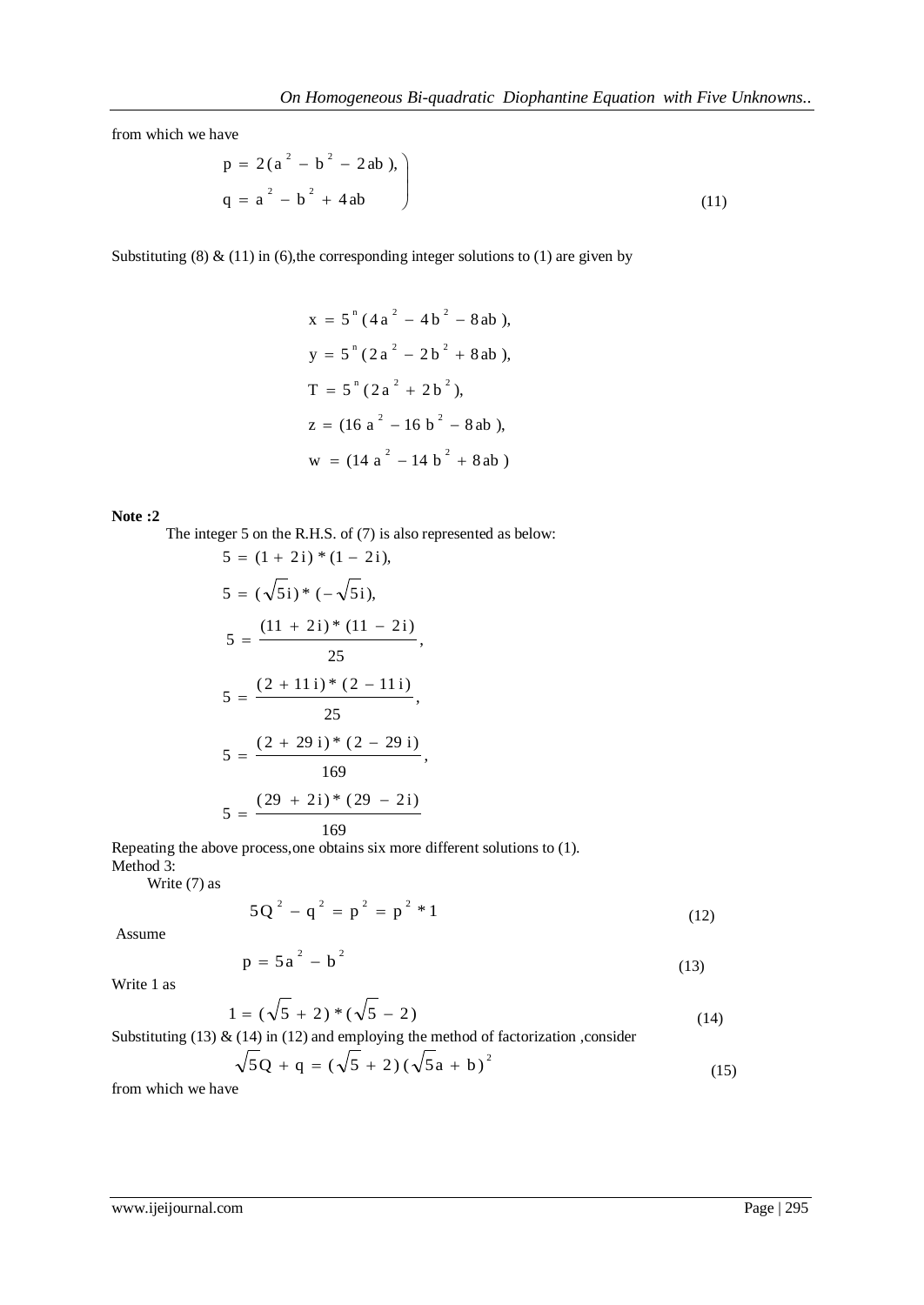$$
Q = 5a2 + b2 + 4ab,
$$
  
q = 2(5a<sup>2</sup> + b<sup>2</sup> + 5ab) (16)

Substituting (13)  $\&$  (16) in (6), the corresponding integer solutions to (1) are given by

$$
x = 2 * 5n * (5a2 - b2),
$$
  
\n
$$
y = 4 * 5n * (5a2 + b2 + 5ab),
$$
  
\n
$$
T = 2 * 5n * (5a2 + b2 + 4ab),
$$
  
\n
$$
z = (70 a2 + 2b2 + 40ab)
$$
  
\n
$$
w = (80 a2 + 8b2 + 60ab)
$$

Note :3

The integer 1 on the R.H.S. of (12) is also represented as below:

$$
1 = \frac{(\sqrt{5} + 1) * (\sqrt{5} - 1)}{4},
$$
  
\n
$$
1 = \frac{(5\sqrt{5} + 2) * (5\sqrt{5} - 2)}{121}, 1 = \frac{(5\sqrt{5} + 11) * (5\sqrt{5} - 11)}{4},
$$
  
\n
$$
1 = \frac{(13\sqrt{5} + 2) * (13\sqrt{5} - 2)}{841}, 1 = \frac{(13\sqrt{5} + 19) * (13\sqrt{5} - 19)}{44},
$$
  
\n
$$
1 = \frac{(13\sqrt{5} + 29) * (13\sqrt{5} - 29)}{4}, 1 = \frac{(17\sqrt{5} + 1) * (17\sqrt{5} - 1)}{1444},
$$
  
\n
$$
1 = \frac{(17\sqrt{5} + 22) * (17\sqrt{5} - 22)}{961}, 1 = \frac{(17\sqrt{5} + 31) * (17\sqrt{5} - 31)}{484},
$$
  
\n
$$
1 = (17\sqrt{5} + 38) * (17\sqrt{5} - 38)
$$

Repeating the above process,one obtains ten sets of different solutions to (1).

Method 4:

Introduction of the transformations

$$
p = 2R, q = X + 5S, Q = X + S \tag{17}
$$

in (7) leads to

$$
X^2 = R^2 + 5S^2 \tag{18}
$$

which is satisfied by

$$
S = 2ab, R = 5a2 - b2, X = 5a2 + b2
$$
 (19)

Substituting (19) in (17) and using (6), the corresponding integer solutions to (1) are given by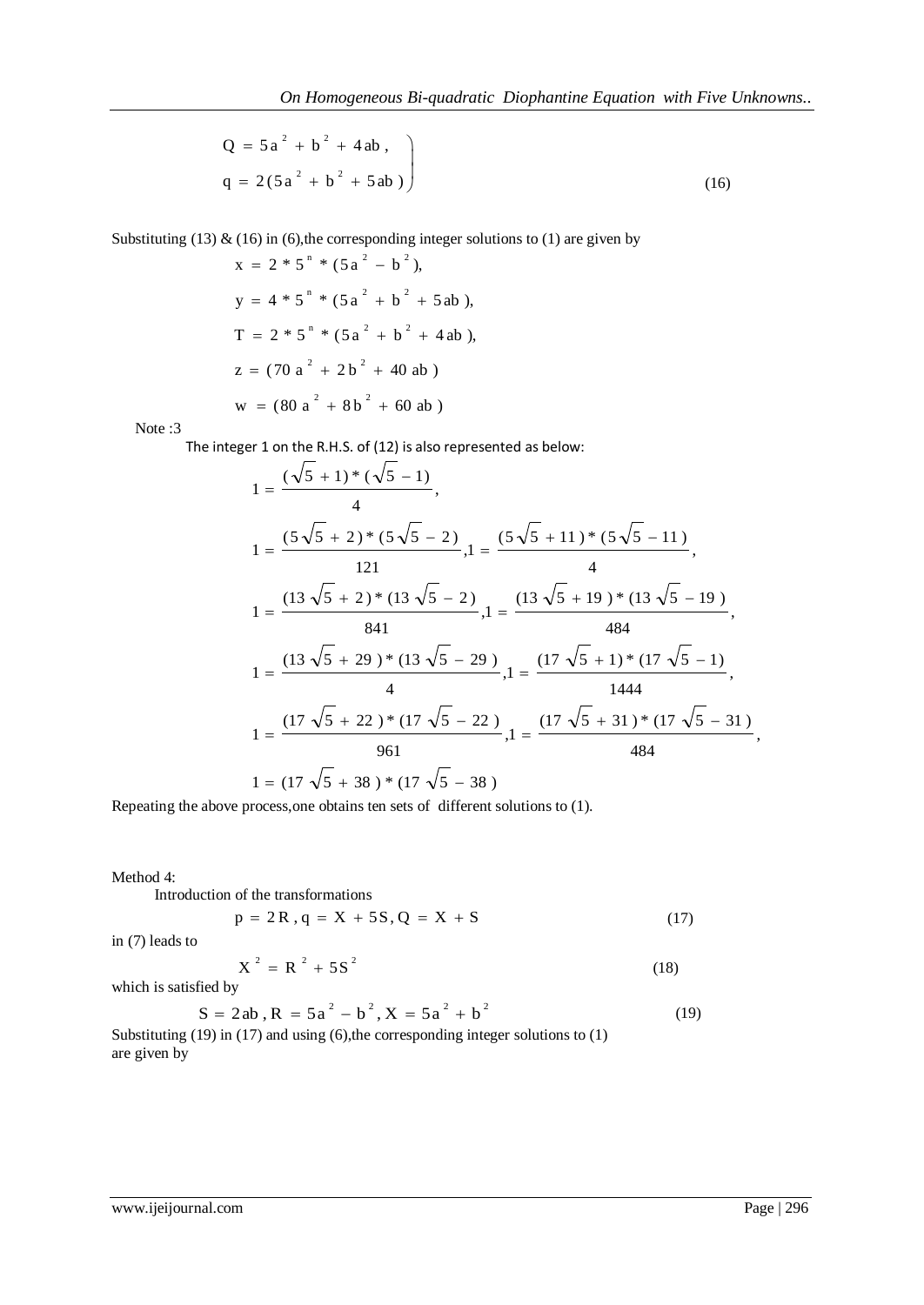$$
x = 2 * 5n * (10 a2 - 2 b2),
$$
  
\n
$$
y = 2 * 5n * (5 a2 + b2 + 10 ab),
$$
  
\n
$$
T = 2 * 5n * (5 a2 + b2 + 2 ab),
$$
  
\n
$$
z = (80 a2 - 8b2 + 40 ab)
$$
  
\n
$$
w = (70 a2 - 2b2 + 60 ab)
$$

Note:4

Write (18) as a system of double equations as in Table:1 below:

| system       |   |
|--------------|---|
| $X + R$ for  | ັ |
| $\mathbf{v}$ |   |

Solve each of the above two systems for  $S, X, R$ . Then, from (17) and (6), one obtains the corresponding integer solutions to (1).For simplicity,the integer solutions to (1) are exhibited Below:

Solutions from system I:

$$
x = 2 * 5n * (20 k2 + 20 k + 4),
$$
  
\n
$$
y = 2 * 5n * (10 k2 + 20 k + 8),
$$
  
\n
$$
T = 2 * 5n * (10 k2 + 12 k + 4),
$$
  
\n
$$
z = (160 k2 + 200 k + 56),
$$
  
\n
$$
w = (140 k2 + 200 k + 64)
$$

Solutions from system II:

$$
x = 2 * 5n * (4k2 + 4k - 4),
$$
  
\n
$$
y = 2 * 5n * (2k2 + 12k + 8),
$$
  
\n
$$
T = 2 * 5n * (2k2 + 4k + 4),
$$
  
\n
$$
z = (32k2 + 72k + 8),
$$
  
\n
$$
w = (28k2 + 88k + 32)
$$

#### **3.Conclusion:**

An attempt has been made to obtain non-zero distinct integer solutions to the homogeneous

bi-quadratic diophantine equation with five unknowns given by  $x^4 - y^4 = 5^{2n}(z^2 - w^2)T^2$ One may search for other sets of integer solutions to the considered equation as well as other choices of the fourth degree diophantine equations with multivariables.

#### **4. References**

- [1]. Dickson L.E, History of Theory of Numbers, vol 2, Chelsea publishing company, New York, (1952).
- [2]. Mordell L.J, Diophantine Equations, Academic press, London, (1969).
- [3]. Carmichael R.D, The Theory of numbers and Diophantine analysis, New York, Dover, (1959).
- [4]. Gopalan M.A. and Anbuselvi R, (2009), Integral solutions of binary quartic equation,  $x^3 + y^3 = (x y)^4$  reflections des ERA-JMS, Vol 4 issue 3, 271-280
- [5]. Gopalan M.A and Janaki.G, (2009), Observation on  $(x^2 y^2)4xy = z^4$ , Acta ciencia Indica, Vol XXXVM, No.2,445